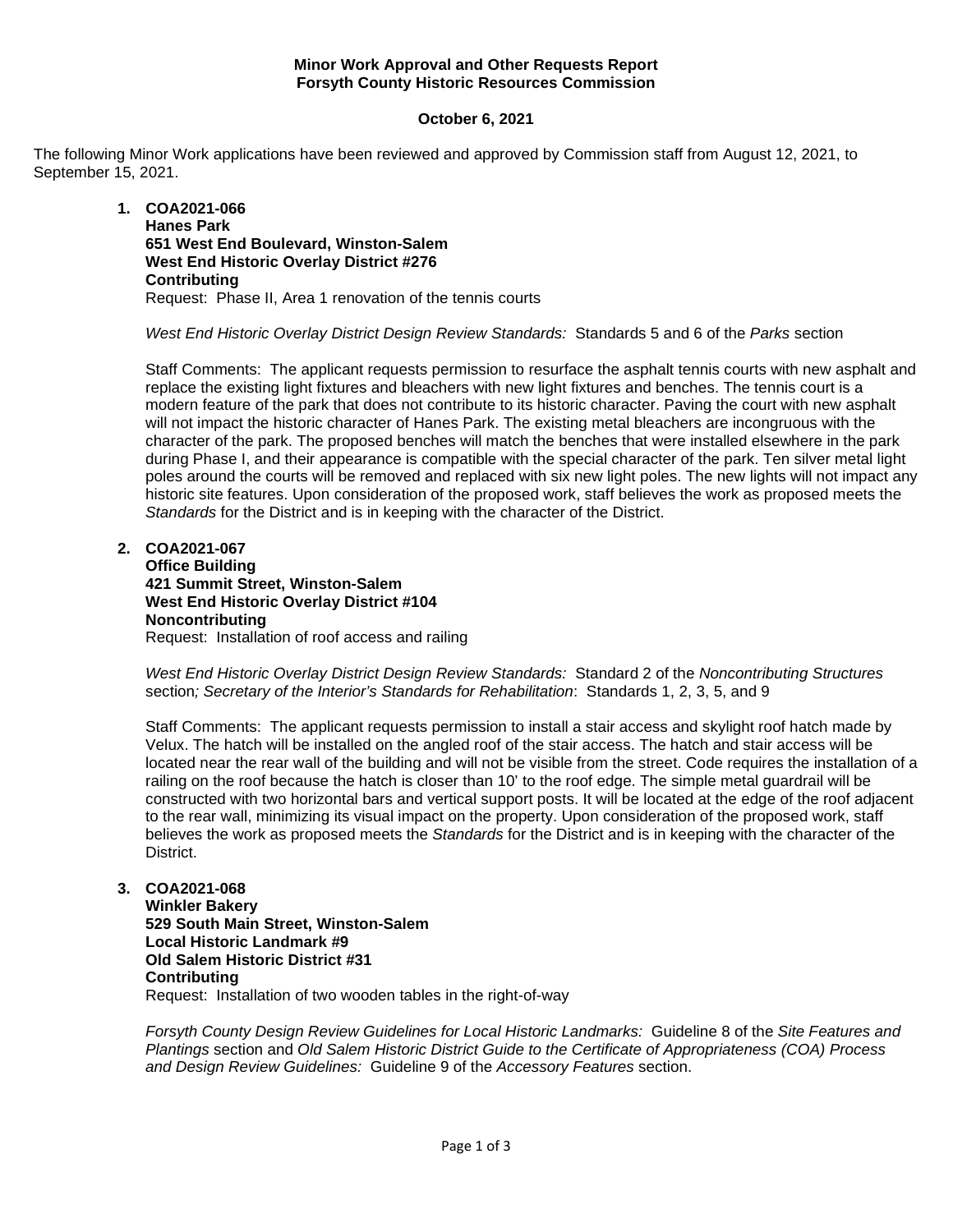Staff Comments: The applicant requests permission to install two wooden tables in the right-of-way in front of Winkler Bakery. The tables will be 31" wide, 75" long and 30" high. The applicant has received an encroachment agreement from the City of Winston-Salem to place the tables in the Right-of-Way. The tables as accessory features do not detract from and are compatible with the character of the Landmark or the District. Upon consideration of the proposed work, staff believes the work as proposed meets the *Guidelines* for the Landmark and District and is in keeping with the character of the Landmark and District.

# **4. COA2021-069**

**Fred B. Trivette House 1508-1510 Jarvis Street, Winston-Salem West End Historic Overlay District #574 Contributing** Request: Removal of the modern rear-yard fence

*West End Historic Overlay District Design Review Standards:* Standard 8 of the *Fences* section

Staff Comments: The applicant requests permission to remove the fence in the rear-yard behind the house, which is a modern feature of the landscape. The fence is a combination of wooden privacy fence and temporary wire-coated fencing. Upon consideration of the proposed work, staff believes the work as proposed meets the *Standards* for the District and is in keeping with the character of the District.

## **5. COA2021-070**

**John Wesley Snyder House 2715 Old Salisbury Road, Winston-Salem Local Historic Landmark #108** Request: Installation of metal fence

*Forsyth County Design Review Guidelines for Local Historic Landmarks*: Guidelines 7-10 of the *Fences and Walls* section

Staff Comments: The applicant requests permission to install a black metal fence to enclose a portion of the back yard. The fence will be 54" high and will include two gates. The fence will have narrow vertical bars framed with horizontal crossbars on the top and bottom, with pyramid capped posts every 72". The fence will be located in the side and rear yards. Upon consideration of the proposed work, staff believes the work as proposed meets the *Guidelines* for the Landmark and is in keeping with the character of the Landmark.

### **6. COA2021-072**

**Jacob Lott Ludlow and B.J. Sheppard Houses 434 and 420 Summit Street, Winston-Salem West End Historic Overlay District #107 and 106 Contributing** Request: Landscape improvements

*West End Historic Overlay District Design Review Standards:* Standards 4-9 of the *Retaining and Other Landscaping Walls* section

Staff Comments: The applicant requests permission to conduct some minor grading and construct two low retaining walls. There is a significant drop-off at the back of the sidewalk between the two houses. The applicant proposes to gently grade and plant the slope to match the angle of the stairs that will provide access from the sidewalk to the yard between the houses. At the foot the slope, the applicant proposes to install a 2' high knee wall constructed of concrete block faced with granite to match extant historic walls in the West End. Near the rear property line of 420 Summit Street, an overgrown, brushy area will be cleared, the land graded to a gradual slope, and a 2'-high retaining wall will be constructed. This wall will be constructed of concrete block and parged with concrete. The walls minimize the impact on the property's historic features and are compatible with the site in setback, size, height, and scale. Upon consideration of the proposed work, staff believes the work as proposed meets the *Standards* for the District and is in keeping with the character of the District.